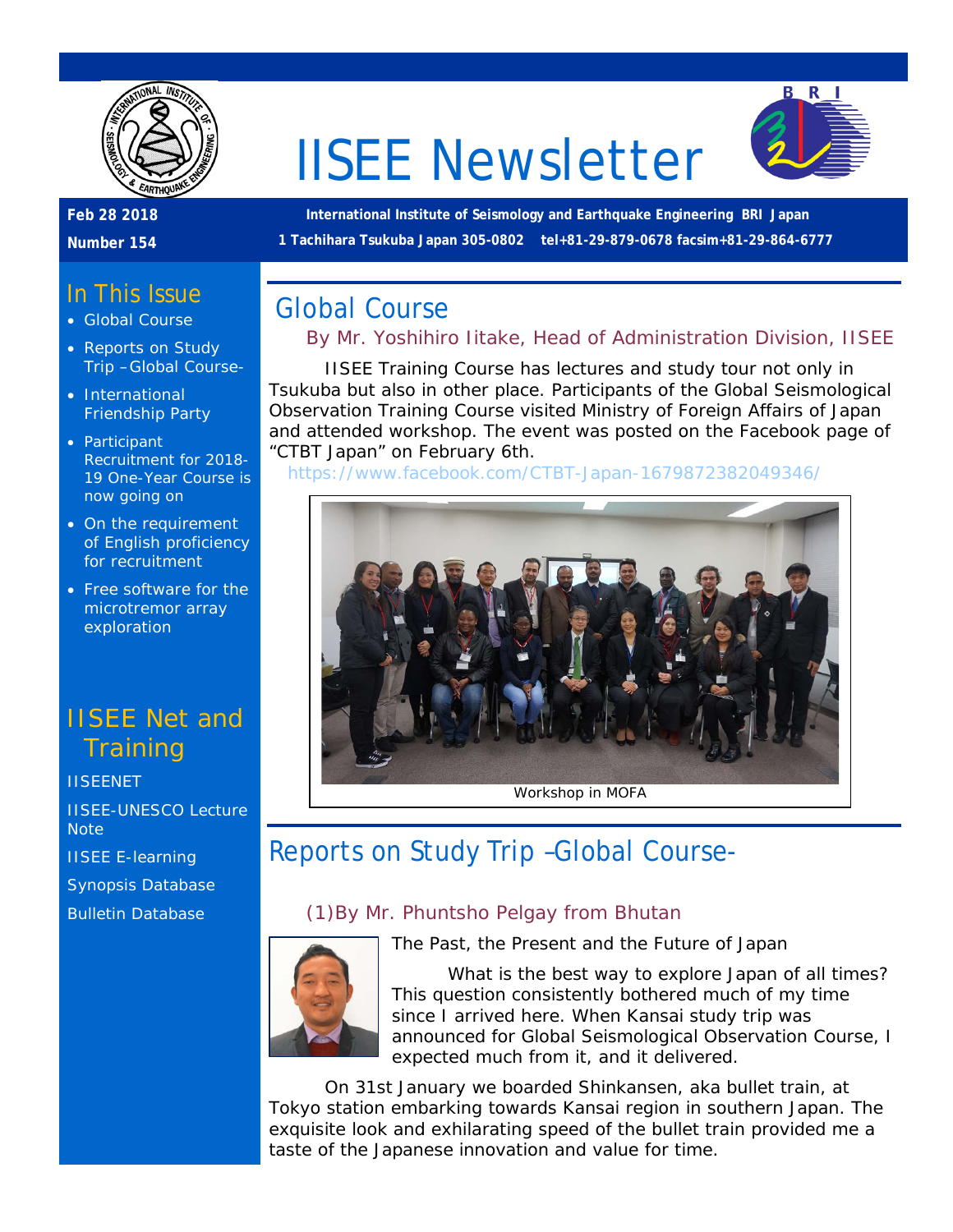## **Earthquakes**

[The 2011 off the Pacific](http://iisee/special2/20110311tohoku.htm)  [coast of Tohoku](http://iisee/special2/20110311tohoku.htm)  **[Earthquake](http://iisee/special2/20110311tohoku.htm)** 

[Reports of Recent](http://iisee/quakes.htm)  **[Earthquakes](http://iisee/quakes.htm)** 

[Utsu Catalog](http://iisee/utsu/index_eng.html)

[Earthquake Catalog](http://iisee/eqcat/Top_page_en.htm)

## **Call for Papers**

IISEE Bulletin is now accepting submissions of papers for the seismology, earthquake engineering, and tsunami. Developing countries are targeted, but are not limited.

Your original papers will be reviewed by the editorial members and some experts.

NO submission fee is need.

Try to challenge!!

However, the visit to Atomic Dome in Hiroshima city, the next day, revealed the horrific past in the Japanese history due to man-made disaster. The eye-watering story by a daughter of one of the survivors printed the true scale of devastation induced by atomic bomb in Hiroshima in 1945. But story also narrated the strong spirit and perseverance of Japanese people that led to quick revival of the nation and present day Hiroshima city is a testimony to it. Nonetheless, such stories need to reach out to wider audience to educate on the disastrous outcome of nuclear weapon.

The visit to Nojima fault preservation museum in Awaji Island on 2nd February provided a raw experience of how earthquake ruptures. Although Japanese history is tainted with dark hours of natural disasters such as 1995 Kobe and 2011 Tohuko Earthquakes, I learnt at Disaster Reduction and Human Renovation Institution that effective and immediate reconstruction process could lessen the impact of disaster. The key lesson for me was, "learn to embrace the disaster, rather than walking away".

On the third day at cultural city of Kyoto, we visited three different cultural and historical monuments that showcased the cultural and

administrative settings of Japan during the period late medieval to mid-19th century. I thought those rich traits are cornerstone to socioeconomic progression of the country.

While future is on good course, and past had given bitter taste, the present state of Japan is something we all should admire about.

I would like to thank IISEE, JICA and our coordinators for their mentorship during Kansai trip- a region painted with past, present and the future of Japan.



#### *(2)By Ms. Viana Poveda Brossard from Cuba*



The study trip was an enriching experience for me. It was really impressive visited the Atomic Bomb Dome, the Children's Peace Monument and the Hiroshima Peace Memorial Museum. I was able to learn more about how affected the atomic bomb of Hiroshima to Japanese people through the testimony of people who experienced this fact. It was very sad for me to know so closely the



Nojima Fault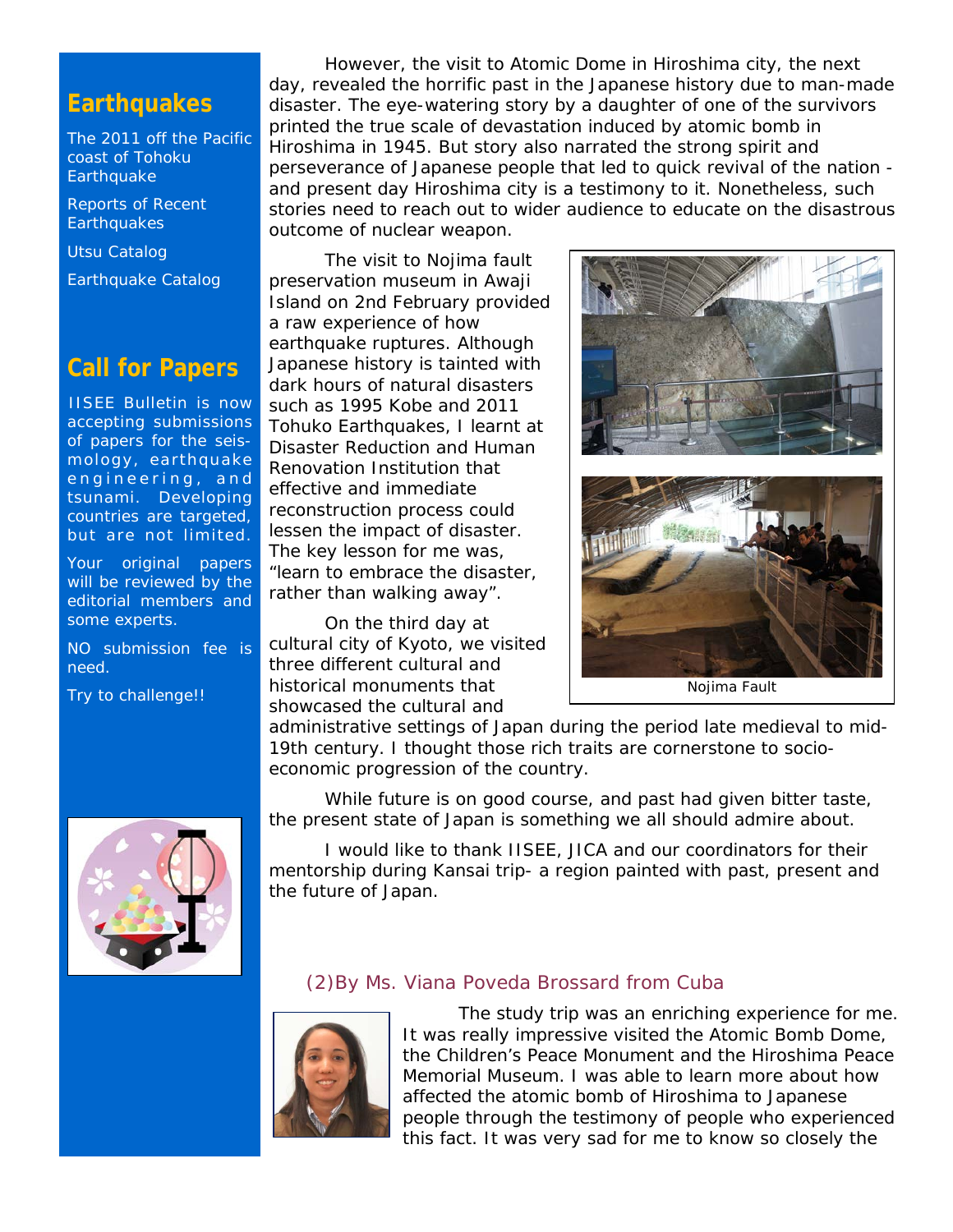

Enjoy, Now



Atomic Bomb Dome

history of two people who experienced the Hiroshima bomb.

Also Sadako Sasaki's history, a girl affected by Hiroshima Bomb was very emotional for me. Nobody should experience the effects of an atomic bomb again. Now I am more aware of the implications of this event for Japanese people.

It was amazing to see a real fault and experience some artificial earthquakes in Nojima Fault Preservation Museum and also got more knowledge about Japanese seismicity. I liked how Japanese keep alive the memory of the Awaji's earthquake to teach everybody how important is to be aware of how destructive an earthquake can be.

I really liked visit the Disaster Reduction and Human Renovation Institution. I could see that even though Japan is affected by strong earthquakes that causes tsunamis and the death of thousands of people, the Japanese are able to overcome. I got impressed by the ability of Japanese people to prepare themselves to face future disasters caused by earthquakes.

I think the study trip was a great opportunity to learn about Japanese's history and culture. I enjoyed really beautiful places like Kinkakuji Temple, Nijo – jo Castle, and Kyoto Imperial Palace. I also enjoyed Miyajima Island, it was a nice experience for me do some rituals in Itsukushima shrine.

#### *(3)By Ms. Mako Ronneliah Sitali from Namibia*



The Kansai study trip visit was a mix of fun activities and educational. The trip was a once in a lifetime opportunity. The Shinkansen train which is considered the fastest train in Japan was such a beautiful experience. Taking a train for the first was breath taking and a good memory to cherish. On our way to Hiroshima we saw a wonderful view of the FUJI mountain that

looked like an ICE cream cone, mouthwatering just by seeing it.

Miyajima island was a clear indication of the real environment of the Japanese religion. Japanese people were coming to the Shrine to give offering and made their wishes. Special cards were sold to reveal their future. Seeing people who are so committed and having such a strong connection with their gods was so good. The shrines built in the water was so attractive and unique.

The historic Hiroshima city visit was like going back to high school and relive the true story of the second world war. The educational lecture by a member from family survivor gave some insight of the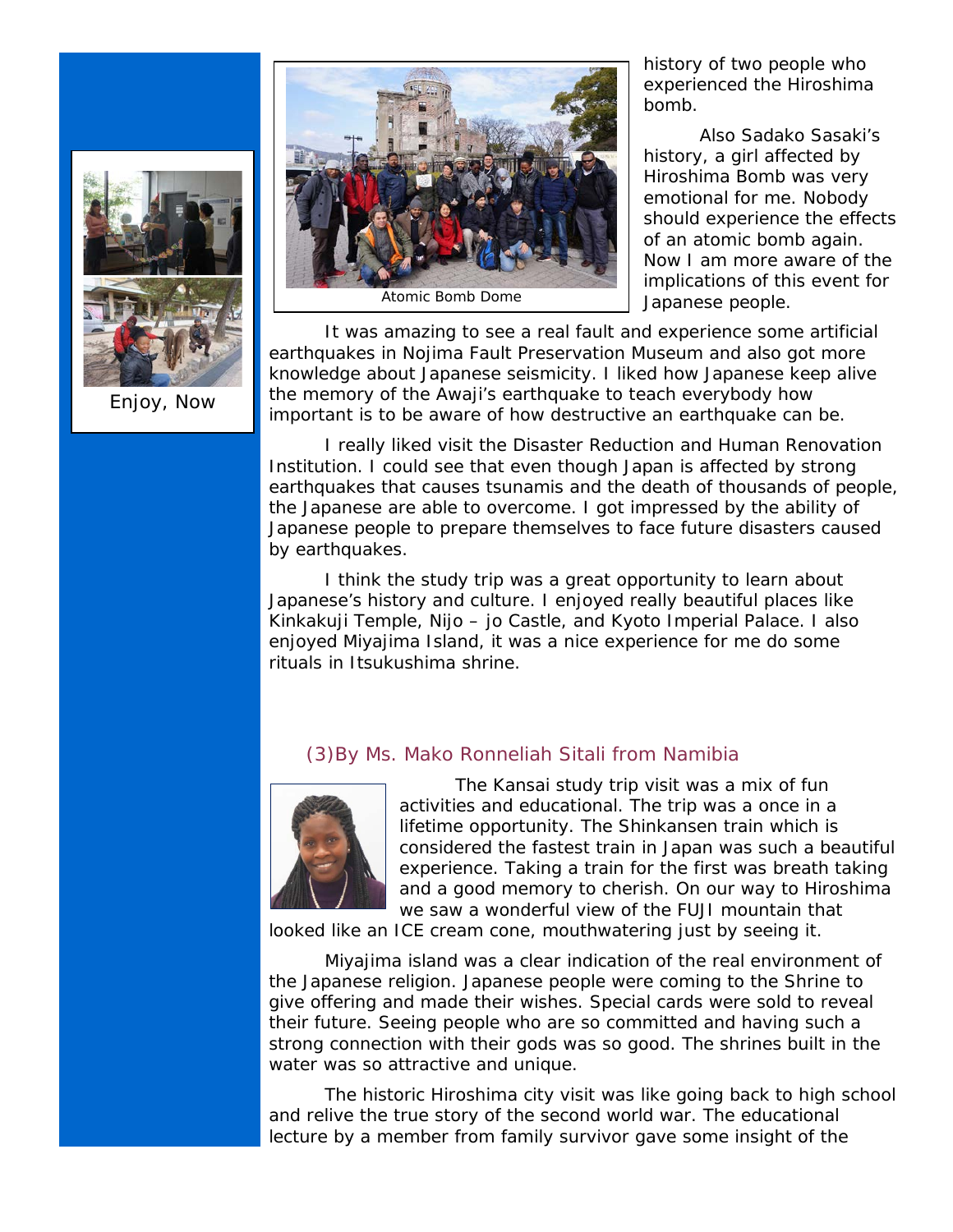## **Contact Us**

The IISEE Newsletter is intended to act as a go-between for IISEE and ex-participants.

We encourage you to contribute a report and an article to this newsletter. Please let us know your current activities in your countries.

We also welcome your co-workers and friends to register our mailing list.

iiseenews@kenken.go.jp [http://iisee.kenken.go.jp](http://iisee.kenken.go.jp/)

negative impacts of using nuclear weapons and how dangerous it is to human kind and it was very informative. It shows how the Japanese people were affected by the nuclear bomb that struck Hiroshima on August 1945. The visit was crucial because it created individual awareness of the historic event of Hiroshima. It was like a reality check on how nuclear weapons have caused mass destruction to the lives of innocent people and how it ruined families especially in Japan. What an emotional experience to know how people's lives were changed after the fatal incident.



On a scientific point of view, the visit to Nojima fault was an opportunity to visualize tectonic structure essential in seismic studies. In this case the surface dislocation that was observed at Nojima fault was an excellent illustration of what really happens when an event occurs. Seeing such a well-defined tectonic structure in real life is very rare and such experience will remain on one's memory forever.

In order to make us understand how real earthquake felt we were introduced to an induced earthquake of magnitude 9 and the feeling was so genuine. It was a combination of fear and excitement to have such an experience. For someone like me who does not come from very a defined tectonic region and with little disastrous earthquakes this was an eye opener. A visit was made to the Reduction and Human Renovation Institution where mitigation measures were explained in case of a disastrous earthquakes.

The visit to Kyoto was all about fun and knowing the Japanese culture. Mostly focused on the life style of the Japanese idol, the great Samurai and the Ninja. The honor and respect that the Japanese people have for him is so amazing that they still keep his history well preserved and they continue spreading the knowledge to the younger generation and the world at large. The temple and the castle's design are so lovely, great and creative architect designs that shows how great innovators the Japanese people are.

I encourage everyone to visit the lovely Island of Japan to have unforgettable memories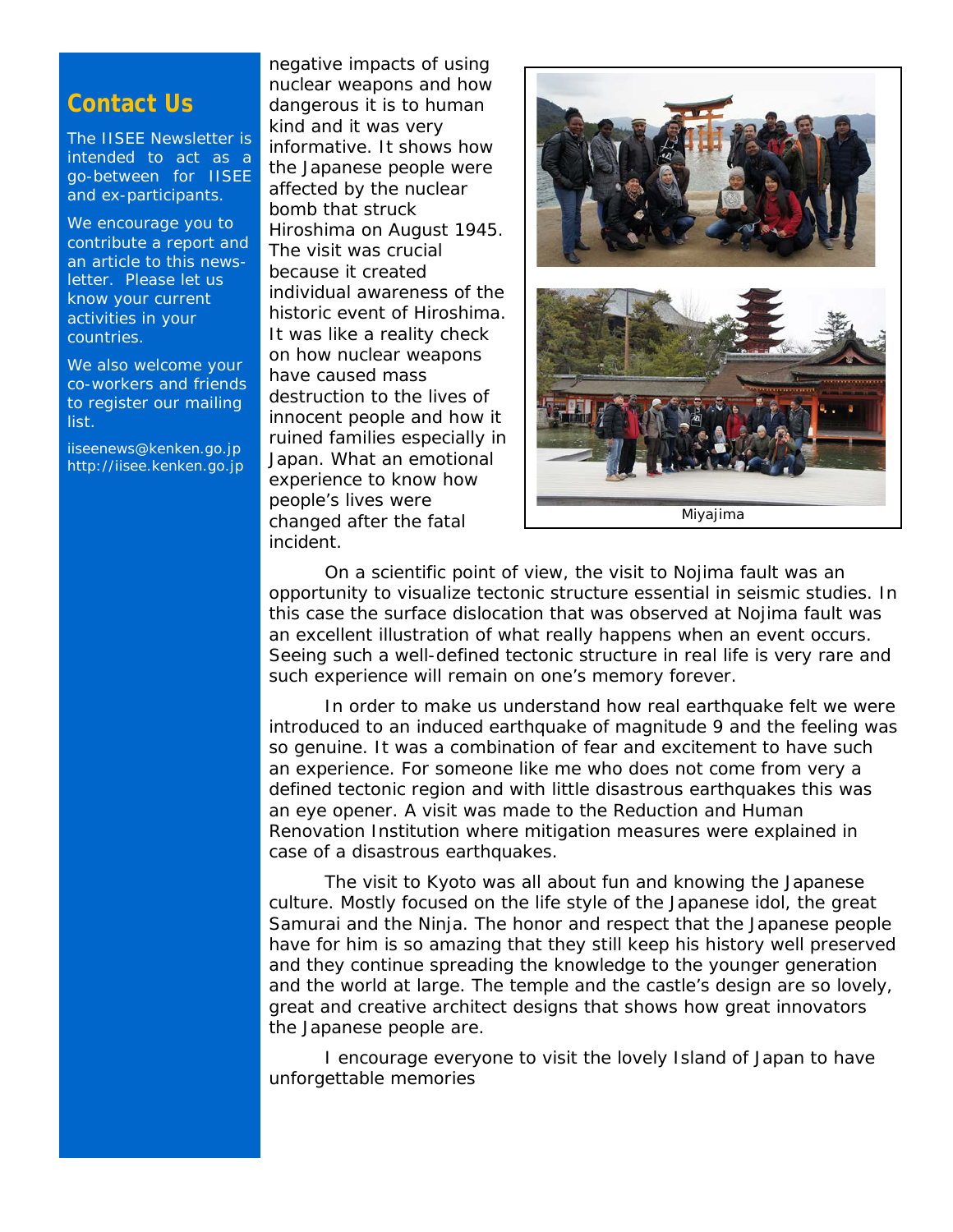# International Friendship Party

#### *By Mr. Yoshihiro Iitake, Head of Administration Division, IISEE*

As IISEE is currently holding One-Year Training Course and Global Seismological Observation Training Course, there are more participants than usual. On February 13th, We had an International Friendship Party at cafeteria in BRI during lunch time.Dr. Midorikawa (President of BRI) and Dr. Sawachi (Director of BRI) also attended the party, and we were able to share a good time.



Friendship Party

# Participant Recruitment for 2018-19 One-Year Course is now going on

*By IISEE Administration*

JICA has already sent the General Information of 2018-19 oneyear course for Seismology, Earthquake Engineering & Tsunami Disaster Mitigation to the selected countries: Bangladesh, Ecuador, El Salvador, Colombia, Myanmar, Nepal, Nicaragua, Peru, Philippines, Turkey and Vanuatu. We will appreciate you if you so kindly transfer this information to your young colleagues or subordinates who may be ambitious to study abroad. The deadline for application is set at April 13th, however, this is the final date for sending the application form, from a JICA office in your country to the Headquarter of JICA in Tokyo. The deadline for you must be set earlier. Please ask a JICA Office in your country for further and more detailed information.

# On the requirement of English proficiency for recruitment

*By IISEE Administration*

2018-19 one-year course for Seismology, Earthquake Engineering & Tsunami Disaster Mitigation will be held as a Master program under the collaboration of IISEE, BRI and DMP, GRIPS. This training course